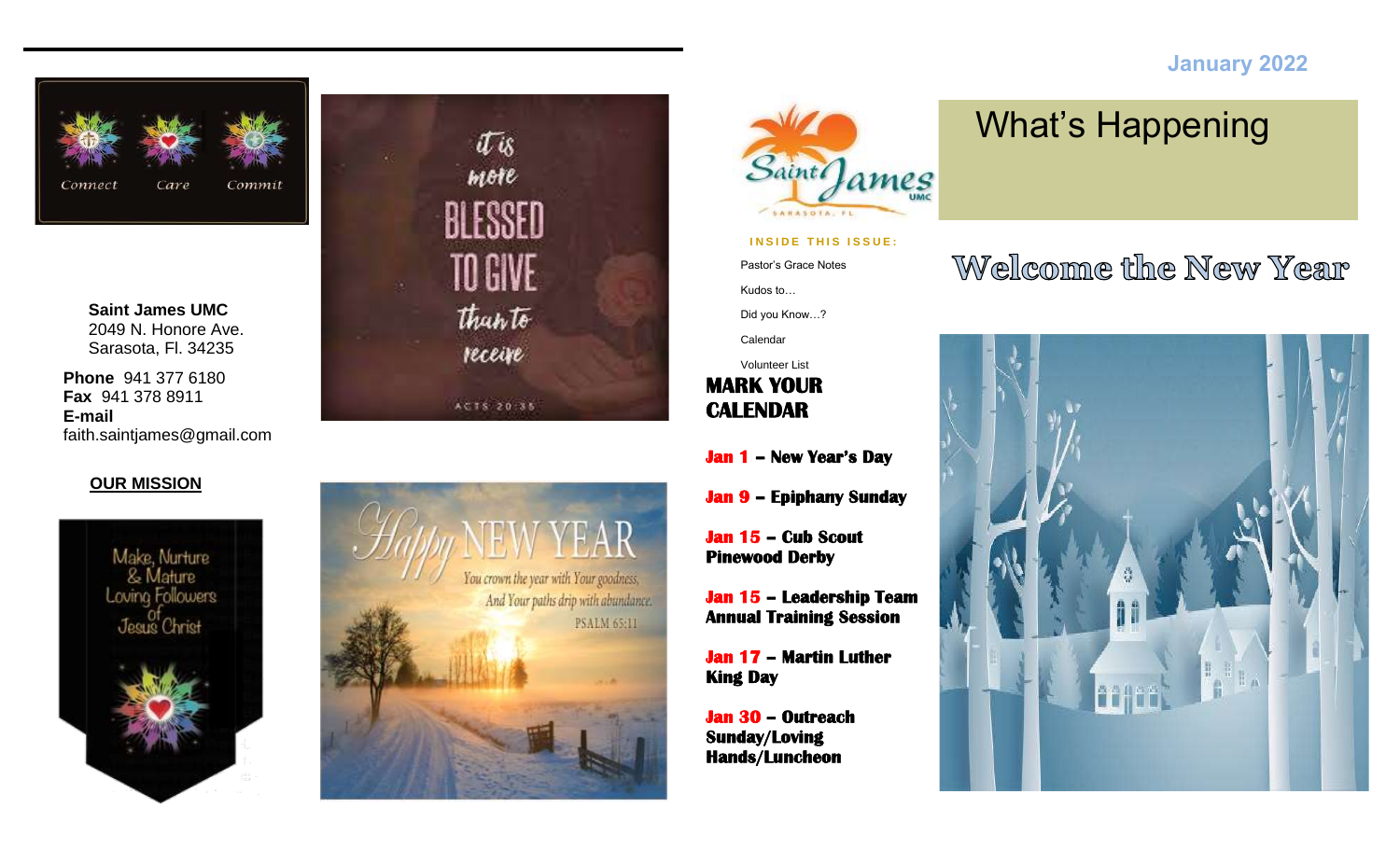#### "Forget the former things; do not dwell on the past. See, I am doing a new thing! Now it springs up; do you not perceive it? I am making a way in the wilderness and streams in the wasteland." Isaiah 43:18-19

Happy New Year! I can hardly believe that we have arrived in 2022. This year for Saint James is going to bring much change and many adjustments. It will be exciting, terrifying, and exhausting. And we will see the Hand of God make sweeping changes all for His glory in our midst through the movement of His Holy Spirit. So as we close the book on 2021 and open the pristinely clean book of 2022, let's pause to set our hearts and minds in the right place.

The text above from Isaiah gives us the directions we need to start. First, we need to forget the former things and stop dwelling on the past. Saint James has had its difficult time. Each of us personally have walked through difficult times. The world over the past couple of years have seen isolating and difficult times. God is telling us through the prophet Isaiah, enough! Forget the former things. Do not dwell upon the past! So, we must commit to each other that we are going to let go and keep our eyes locked on Jesus from this point forward. Agreed?

Then the text goes on to tell us what is coming. God is doing a new thing. It is going to spring up. In other words, pay attention to what is happening right before your eyes. To see means you need to look for it. Pay attention to where God is moving and what is going to happen. When someone's eyes drift away from Jesus, be there to help them refocus. We don't want to miss a thing of what God is going to do this year.

Finally, God promises to make a way in the wilderness and bring streams to the wasteland. You know all that stuff we have been through for the past 10+ years? Yeah, God is bringing it to an end beginning this year. Now don't get me wrong. Satan is not going to like this one bit and will try to discombobulate us. But we need to be watching God and trusting He will do as He says, just as God always has done before.

What a great year we have before us. Yes it will have its bumps and changes, and struggles, but it is leading us to a bright and new future as the people of God. I can hardly wait to see what God is going to do. How about you?



Waiting in anticipation with you,

Pastor Shirley



**We have had a great response signing up for the May through December Prayer Walks. Thank you to all who signed up and walked/drove the neighborhoods. A part of our mission is to reach out to others and bring them to Jesus. Let's continue the great work we have begun.**



Thank you to the Wednesday evening GA group who made a generous donation to Saint James for Christmas. We appreciate the gift and for their continued use of our facility.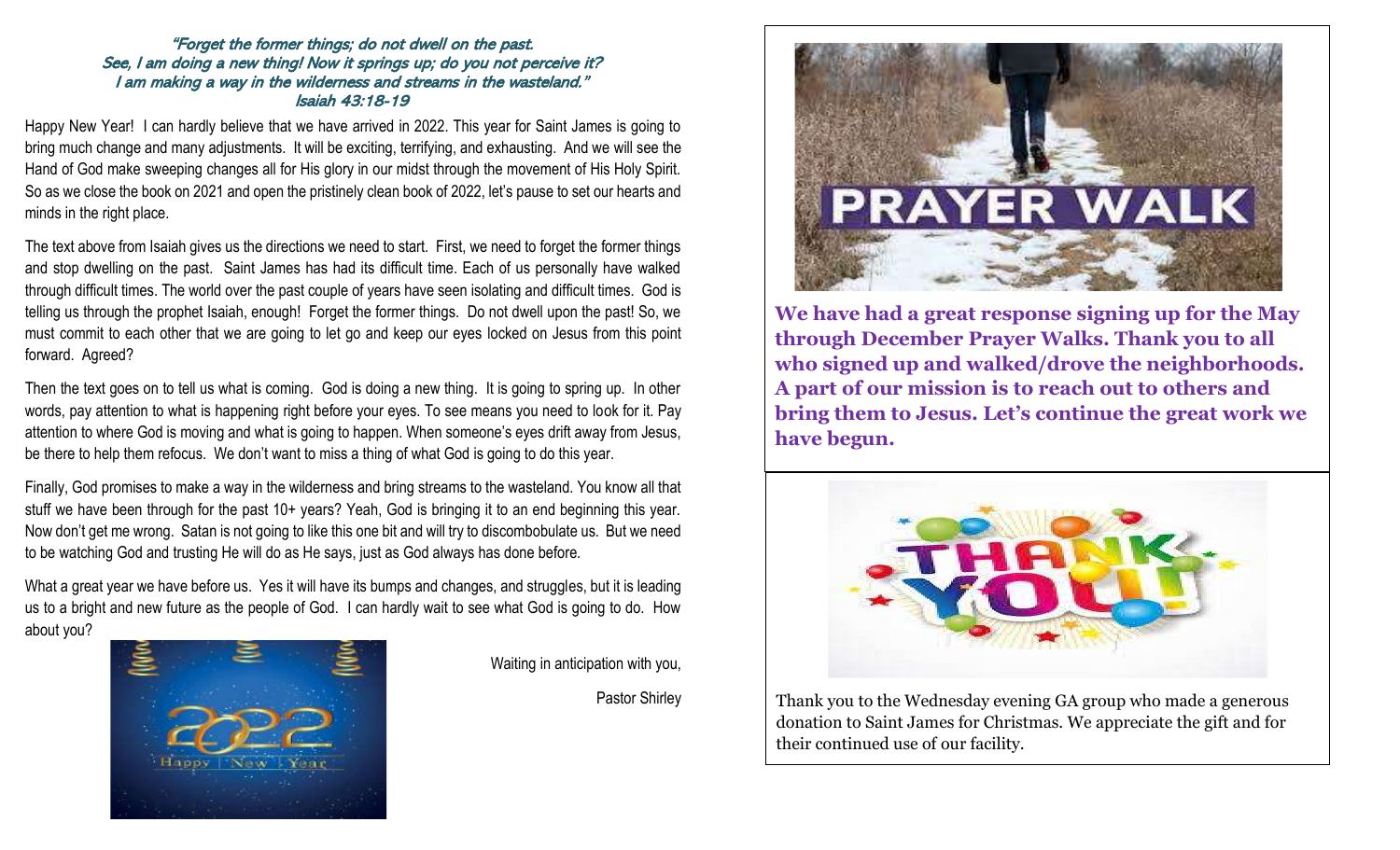

**Connect** – To be a family of believers who connect to God and each other.

**Care** – To shine the light of Christ and welcome all we encounter encouraging worship, life groups, and spiritual growth.

**Commit** – To grow in faith through service to others both locally and globally.

#### **CORE VALUES:**

#### **Loving Relationships:**

Honest & loving relationships: With God through a worshipful attitude and prayer. With others through acceptance and grace to all.

#### **Spiritual Growth**

Grow with the help and guidance of the Holy Spirit in a biblically centered, nurturing environment.

#### **Compassionate Service**

Offering help to others with humility and mutual respect.

#### **Teamwork**

Accomplish ministry in the context of relationships.

### **We Are A Praying People!**

Please remember the following in your prayers this month.

• Bishop & Mrs. Carter, Rev. & Mrs. Thom Schafer, President Biden and Gov. DeSantis, all of our elected officials, Pastor Shirley & Rod, our staff, our church leaders, our Cub Scouts, Jan Dougherty, Mike & Diane Fields, Sara Fleming, Jean Flugel, Patti Fortin, Richard & Lucy Gabriel, Betty Galvez, Jan Guenther, Pat Hankin

## Thank you

Thank you to **all** those who helped with the Christmas Eve Services.

For all the behind the scenes work that went on folding bulletins and song books, making sure we had proper candles, setting out chairs and many more things that got done on time.

And to all those who did things at and during the services…greeters, musicians, readers, those who distributed and picked up candles, those who distributed bulletins and many more tasks. And of course Pastor Shirley for the all the hours she spent making it all happen and for the message of Christ's birth she shared.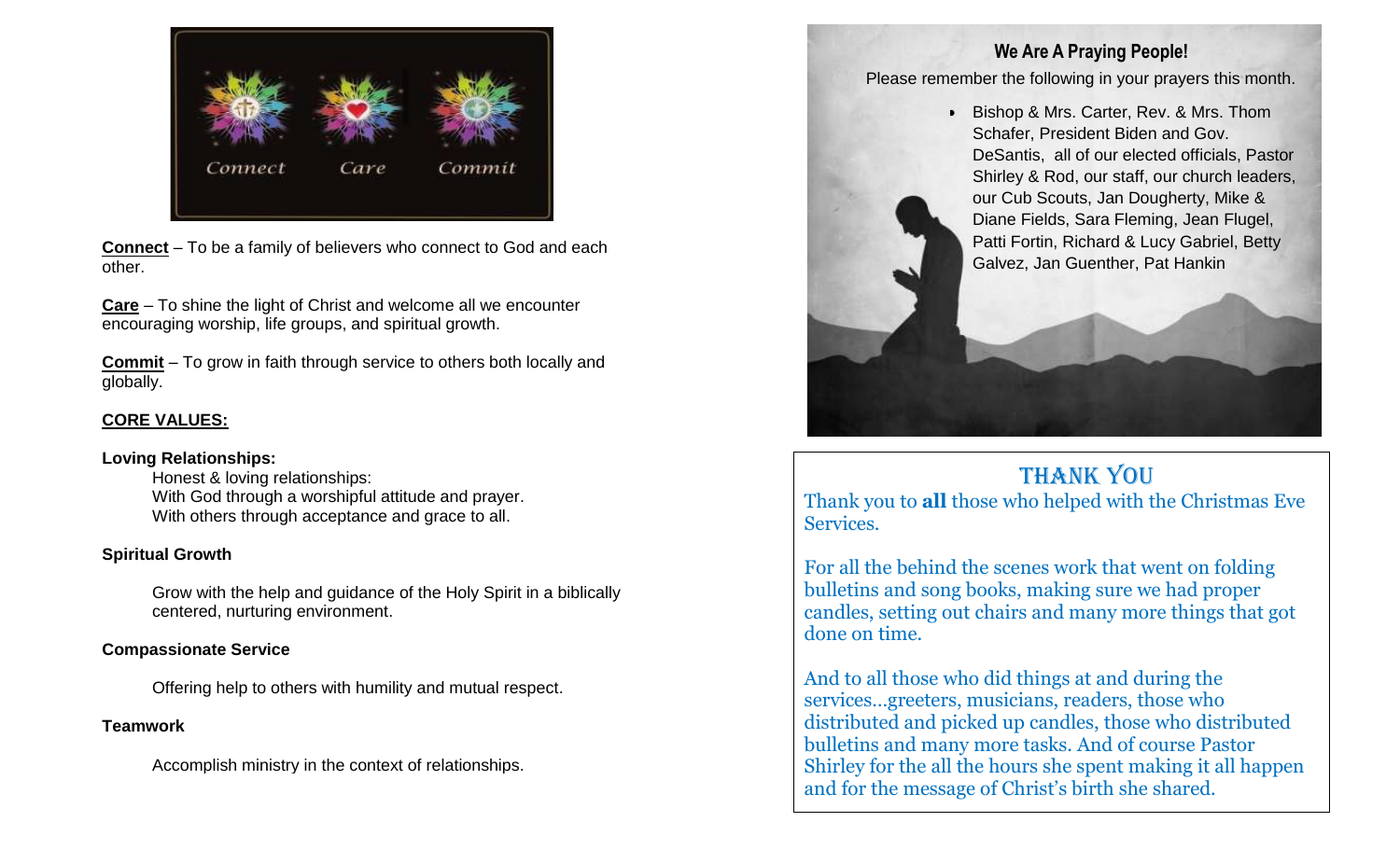

Please remember to bring items for the Mayor's Feed The Hungry Program and place those items in the grocery cart in the narthex. Also, you may drop them off in the office during office hours Mondays, Tuesdays and Wednesdays between 10 am and 2 pm.

Thank You!

God is not unjust; he will not forget your work and the love you have shown hinfox you have helped his people and continue to help them.

Hebrews 6:10

# Birthdays in January



**January 11 Gloria Wheeler January 16 Jim Newcomb**

**\*\* If you know someone is having a special year birthday (90+) or special anniversary (25, 30, 35 etc.) year please let the office know.** 

 **Thank You!** 



**The staff would like to thank you for the very generous Christmas gift we received. We can never express enough gratitude for how thoughtful the Saint James Family is to each of us not just during the holidays but all year long. We wish each of you a very blessed New Year!**

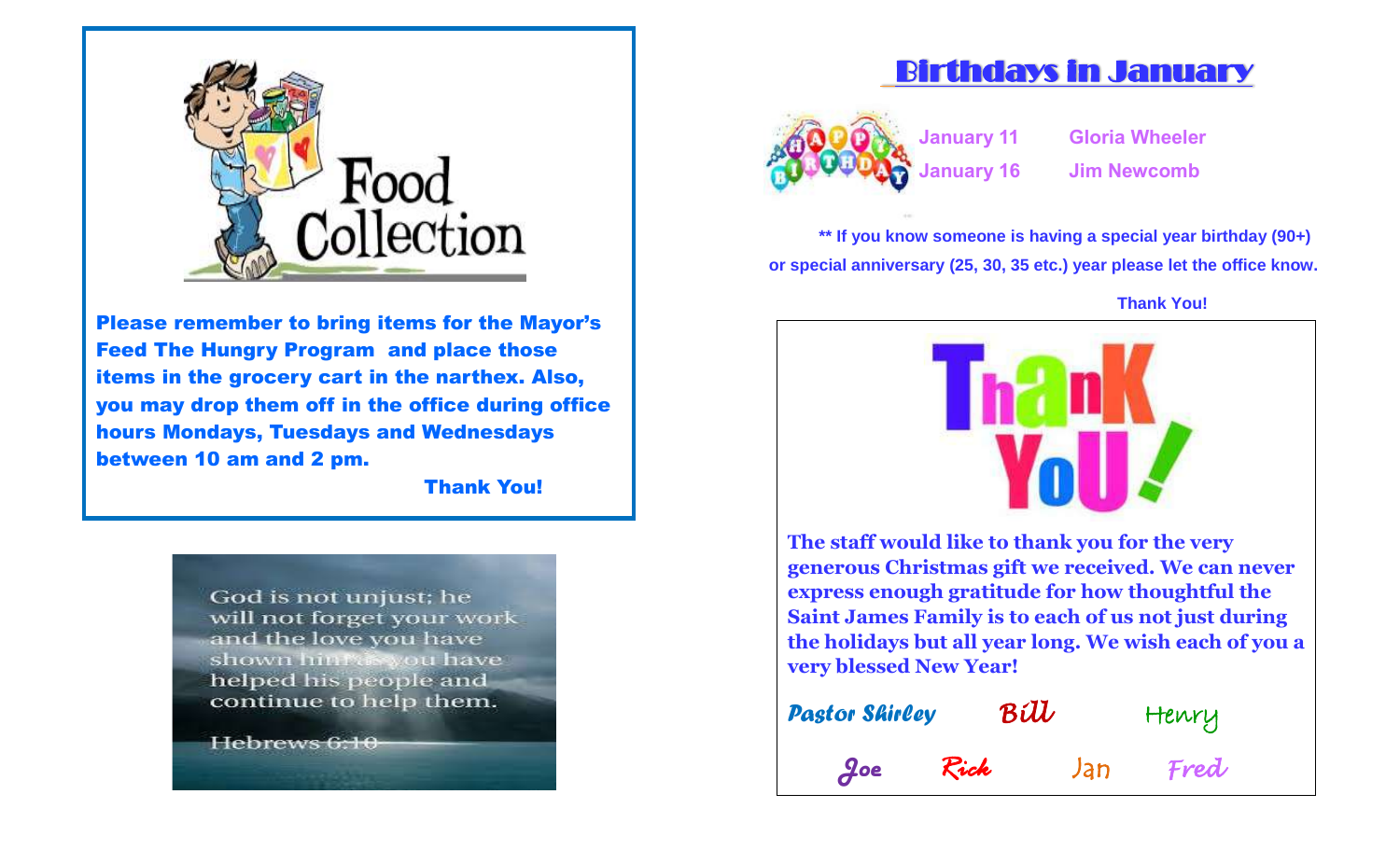

## **2022 Shepherds**

Sennie Lansdowne – Head Shepherd

| Rose & Bill Johnson      | $(A-D)$     |
|--------------------------|-------------|
| Judy Snodgrass           | $(E - Ha)$  |
| Cyndi Andrasi            | $(He-J)$    |
| <b>Beatriz Lowery</b>    | $(K - Mc)$  |
| Marcia & Cecil Mulvaney  | $(Mi - N)$  |
| Nancy Winding            | $(O - Z)$   |
| <b>Bonnie Kitzmiller</b> | (Snowbirds) |



 …Bonnie Kitzmiller for delivering the Angel Tree gifts to the Remnant Cafe

…Bernice Highberger for placing the poinsettias in the sanctuary

- …the Bell Ringers for the time they spend rehearsing and enhancing our worship service recently
- …Karen Kehrli for her generous donation of a new case for the chimes and for funding the repairs that were needed
- …Noah Riedel (Chip & Betty Newberger's grandson) who came and shared his talent with us by playing the organ one morning while visiting Sarasota

### **2022 Leadership Team**

|                                                                       | <b>Trustees</b> Dave Strait, Mike Barbour, Sara Fleming, and Jean Flugel |  |  |  |  |  |
|-----------------------------------------------------------------------|--------------------------------------------------------------------------|--|--|--|--|--|
| <b>Finance</b>                                                        | Judy Shannon, Fred Fowler, Bill Johnson and Bill Schroff                 |  |  |  |  |  |
| <b>SPRT</b><br>Judy Snodgrass, Cyndi Andrasi, Gene Blamble, Pat Dixon |                                                                          |  |  |  |  |  |
| Lay Leader Chip Newberger                                             |                                                                          |  |  |  |  |  |
| <b>Nurture Team Co-Leaders</b> Pat Dixon & Marcia Mulvaney            |                                                                          |  |  |  |  |  |
| <b>Outreach Team Co-Leaders</b> Kathy Barbour & Karen Kehrli          |                                                                          |  |  |  |  |  |
| Lay Delegate Chip Newberger                                           |                                                                          |  |  |  |  |  |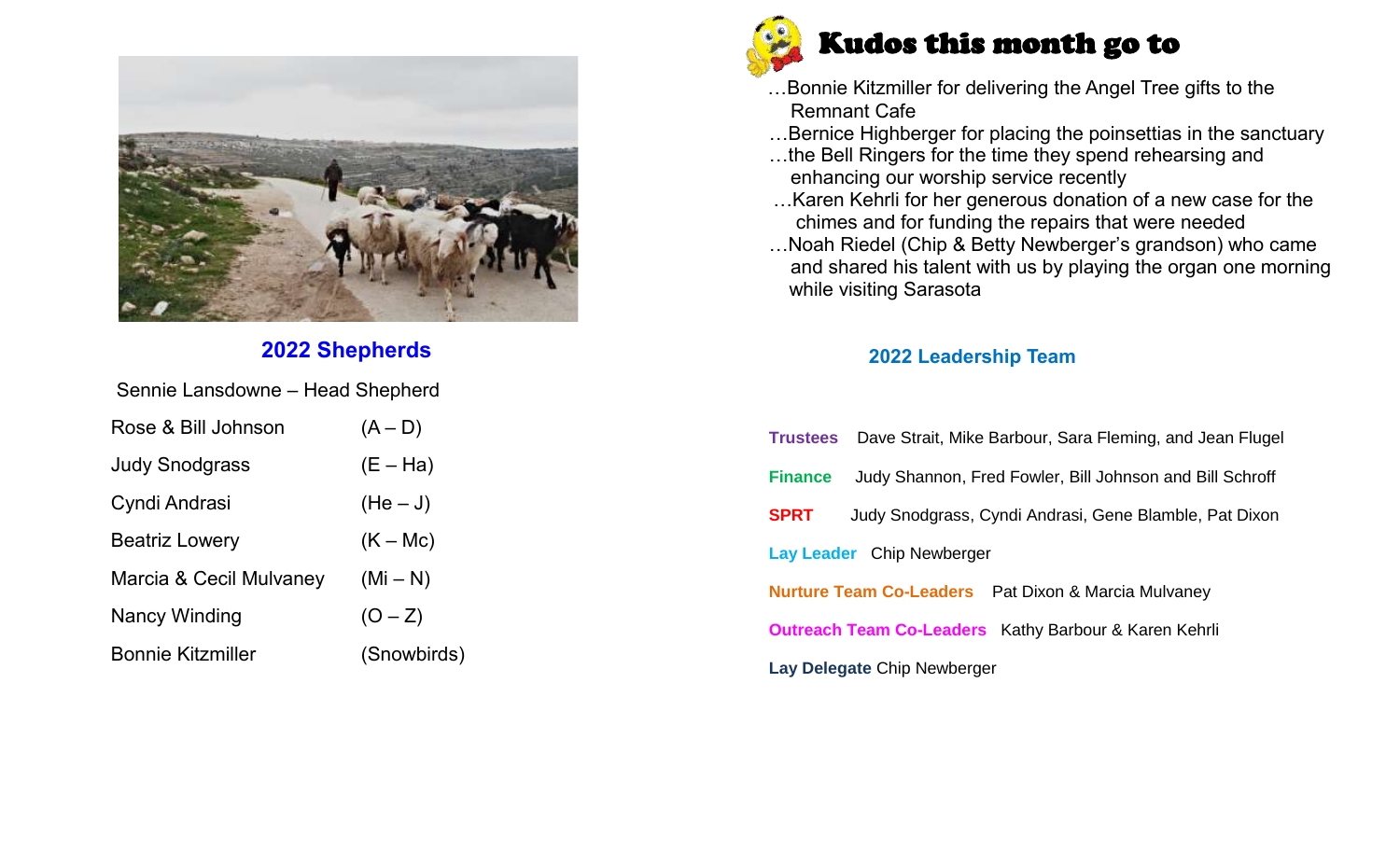

- Because of your generosity we provided Christmas gifts to the clients of the Remnant Cafe
- Because of your hospitality we had the Meadows Chorus and Sarasota Academy of the Arts holiday concerts in our sanctuary
- Because of your faithfulness, we are making a difference in the community that surrounds us.
- **t** God is moving in wonderful ways. We just wanted to make sure you knew!



 Kingdom Kids - We welcome all children and grade) to our "Kingdom Kids" class at 10:00 a.m. during the worship service.





## Annual Leadership Team Training/Meeting

Saturday, January 15, 2022 the Leadership Team will have their Annual Leadership Team Training from 9:00 am – 1:00 pm. Lunch will be provided. We will cover our responsibilities as Leadership Team members and the format of the regular meetings throughout the year. We will be setting the calendar for the year and a team meeting will be included in the day.

## Looking Ahead At Our Outreach Projects

**January -** Shower and laundry supplies for The Remnant Café

**Ongoing – snacks/inspirational messages for the teachers at Booker Middle School, snacks for the students at Booker Middle School, Mayors Feed the Hungry Program.**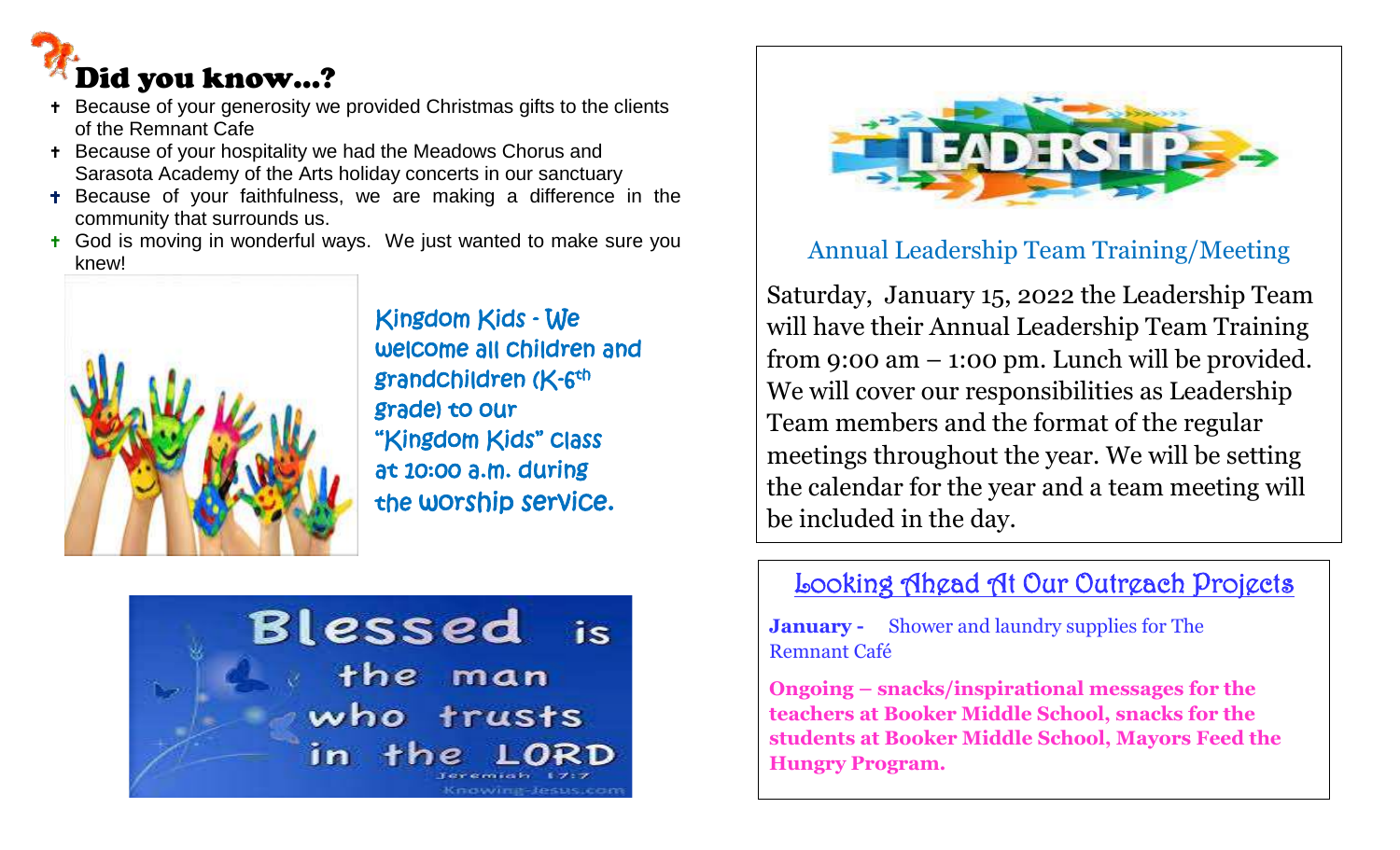

## **Cub Scout Pack 14 Pinewood Derby January 15, 2022 Starts at 9:00 am**

**Come out and watch our Cub Scouts as they race their Pinewood Derby vehicles and support them.**



Sunday, January 30, 2022 immediately following worship we will have a Pot Luck Luncheon. We will be hosting **Loving Hands** as they will be sharing their testimonies during worship for **Outreach Sunday.** Please bring a dish to share and join us for a time of fellowship. This will be our first luncheon in almost two years!

### **DLT Information**

You are welcome to join a DLT group at any time. If you have not joined a DLT and would like to below are the days and times the DLT groups meet. At this time, they are meeting via Zoom or conference call. Please contact the facilitator for more information on their group.

| <b>Women's group</b>                                                            | Wednesday at 7:15 pm facilitator - Pat Dixon                                 |  |  |  |  |
|---------------------------------------------------------------------------------|------------------------------------------------------------------------------|--|--|--|--|
|                                                                                 | pdixon@ringling.edu                                                          |  |  |  |  |
| <b>Women's group</b>                                                            | Wednesday at 12:00 noon facilitator - Pastor Shirley                         |  |  |  |  |
|                                                                                 | revgroom@gmail.com                                                           |  |  |  |  |
| <b>Men &amp; Women's group</b> Wednesday at $7:15$ pm facilitator $-$ Rod Groom |                                                                              |  |  |  |  |
|                                                                                 | rod.groom@gmail.com                                                          |  |  |  |  |
|                                                                                 | <b>Men &amp; Women's group</b> Thursday at 4:30 pm facilitator $-$ Rod Groom |  |  |  |  |
|                                                                                 | rod.groom@gmail.com                                                          |  |  |  |  |
|                                                                                 |                                                                              |  |  |  |  |



**We will worship live and live streaming at 6:30 pm followed by Doing Life Together groups live and/or Zoom at 7:15 pm (If you'd like to join a DLT group and aren't connected yet please contact the office and arrangements will be made to get you connected.) Join us as we center on Jesus.**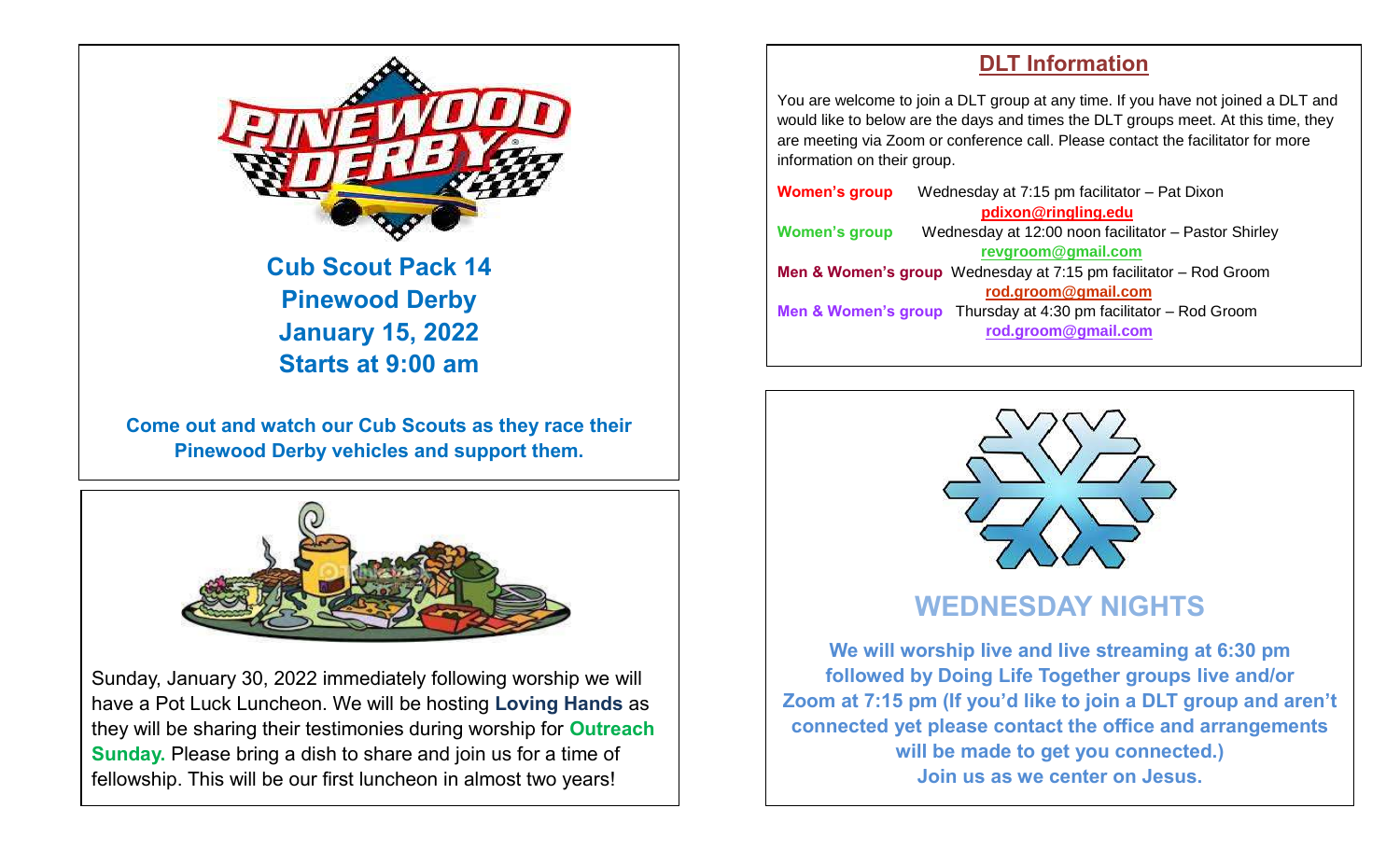

During the month of January we will be collecting shower and laundry items/supplies for the Remnant Café. This is to help provide showers for the clients of the Remnant Café and to provide a way for the cafe to launder items. The staff as well as the clients always appreciate all that we do to assist them. Below is a list of the items we will be collecting:

| <b>Shampoo</b>                                                 | <b>Conditioner</b> | <b>Body Wash</b>    |  |  |  |  |  |
|----------------------------------------------------------------|--------------------|---------------------|--|--|--|--|--|
| <b>Razors</b>                                                  |                    | <b>Shave Cream</b>  |  |  |  |  |  |
| <b>Dryer Sheets</b>                                            |                    | <b>Laundry Soap</b> |  |  |  |  |  |
| <b>Men's &amp; Women's Underwear Men's &amp; Women's Socks</b> |                    |                     |  |  |  |  |  |
| <b>Women's Feminine Products</b>                               |                    |                     |  |  |  |  |  |
|                                                                |                    |                     |  |  |  |  |  |

# Winter Word Search

F G S B W M T X H Q L T S A J D T N L M L F A K R X H B L C T J L V I V H Q G G D  $M$ C  $\mathsf{F}$ V P T O I C D C H H D O P L  $\Omega$ N K W W B Y T P L O T A S N U V M C Q V  $T$ B  $O$   $Q$ C MOGNITAKSUGFNLTDM D V P S A A X T D R A Z Z F X W V Z U C.  $\mathsf{P}$ E V T E S N W E B  $\mathsf{C}$ A S B V H T E T L X I U N W E R E Q K K X C L K T E Z F X N X F R O N Q  $\mathsf{I}$  K E G G D R A S Z N I I G R L T G N N U X A S E Q S N R G I A C O D  $\circ$  $\circ$ X  $N$ E H P  $\mathsf{J}$  $M_{\odot}$ JL G D D P U N B G E  $\circ$ V F U R W Z F G F R A C G -S I E N Y X W Y P C - S  $\Omega$  $\varsigma$  $\Omega$ **B**  $\Delta$ L L H O C K E B G  $H$ Z X G A B U M M Y O E U G S L L E B H G I E L S S W T V Q E  $\overline{1}$  0  $\circ$ T E K C A J C S N O W B O R L F L  $\circ$ P S N W L E R T V G D W U G V C R X G **V** B T W F T Y T W E L B  $\Omega$ Q R E O S P S Q O Q O R E Z W O L E C  $\circ$ B I B T S N D R W M S N X N N Q Z H L Z T P I D F

| <b>JACK FROST</b> | <b>SLEIGHBELLS</b> | <b>TUBING</b>     | SNOWBOARDING BAKING |                |
|-------------------|--------------------|-------------------|---------------------|----------------|
| FREEZING          | <b>MITTENS</b>     | SNOWFLAKE         | <b>SCRAPER</b>      | SALT           |
| <b>BELOW ZERO</b> | COLD               | <b>BLIZZARD</b>   | <b>FISHING</b>      | <b>SLIDING</b> |
| SNOWBALL          | <b>HOCKEY</b>      | <b>SKATING</b>    | <b>SKIING</b>       | <b>PLOW</b>    |
| <b>ICICLE</b>     | <b>DRIFTS</b>      | <b>SNOWMOBILE</b> | <b>FLURRIES</b>     | <b>GLOVES</b>  |
| <b>JACKET</b>     | <b>SCARF</b>       | <b>BOOTS</b>      | <b>SNOWMAN</b>      | <b>SNOW</b>    |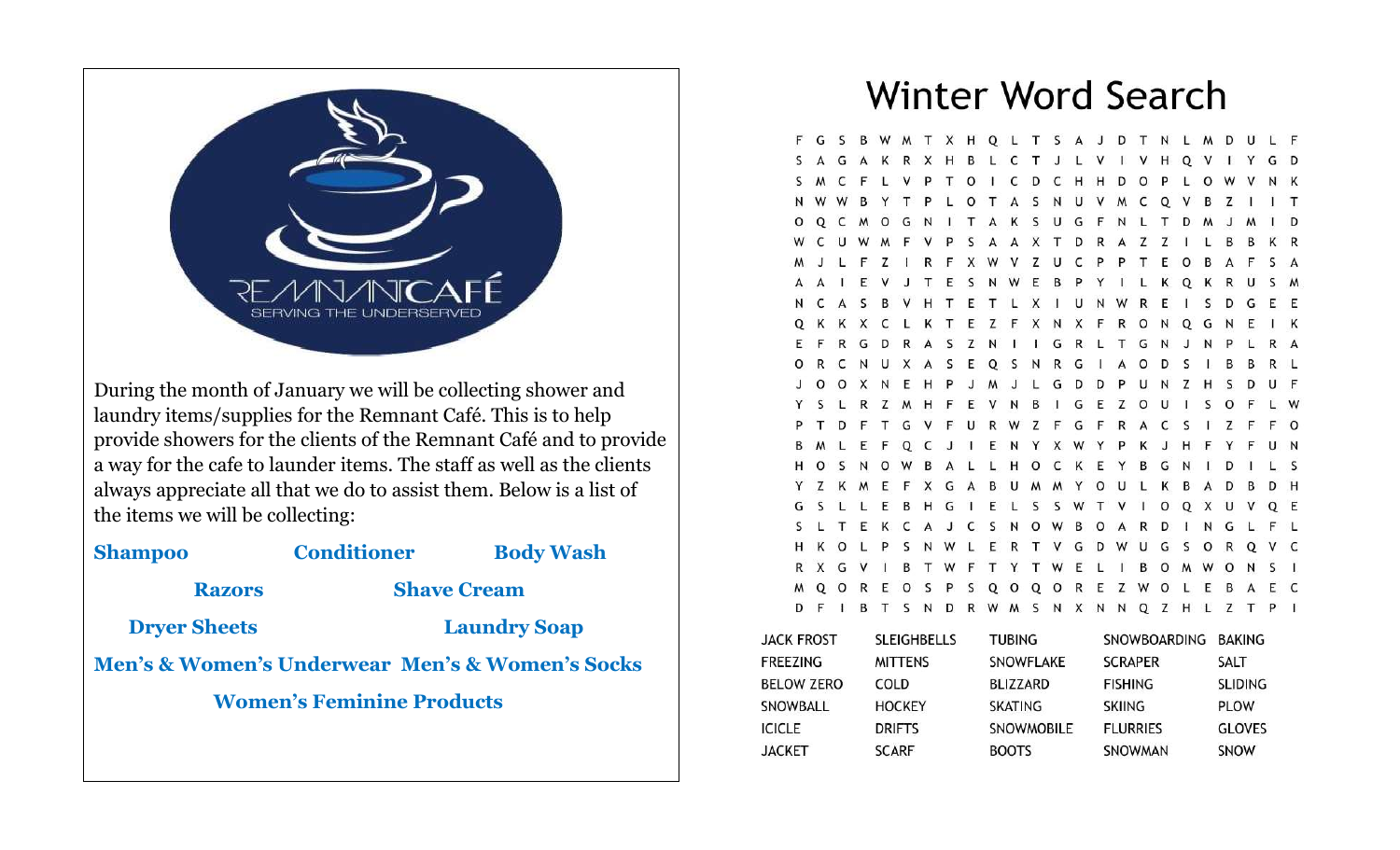

# The  $\mathcal N$ **INFLOENE**

# THUhankyYOU!

Below is a Thank You note from Beatriz Lowery's daughter who been on our prayer list for a few weeks!

a note to say thank you you you you appreciated prayers and concerns. It won't be forgotten. It touched le forgotten. At touched<br>me deeply. Thank you,



# *Prayer Gathering*

Just a reminder that there is a prayer gathering each Monday evening at 7:00 pm. There is always a need for additional prayer warriors. You can attend each week, once a month, when time allows or any other combination that fits your schedule. It would be appreciated not only by the current prayer warriors but those they are praying for as well. This is a Zoom meeting at this time, but hope to be gathering in person before long. If you'd like to attend let the office know and a Zoom invitation will be sent to you. Thank you for your consideration!

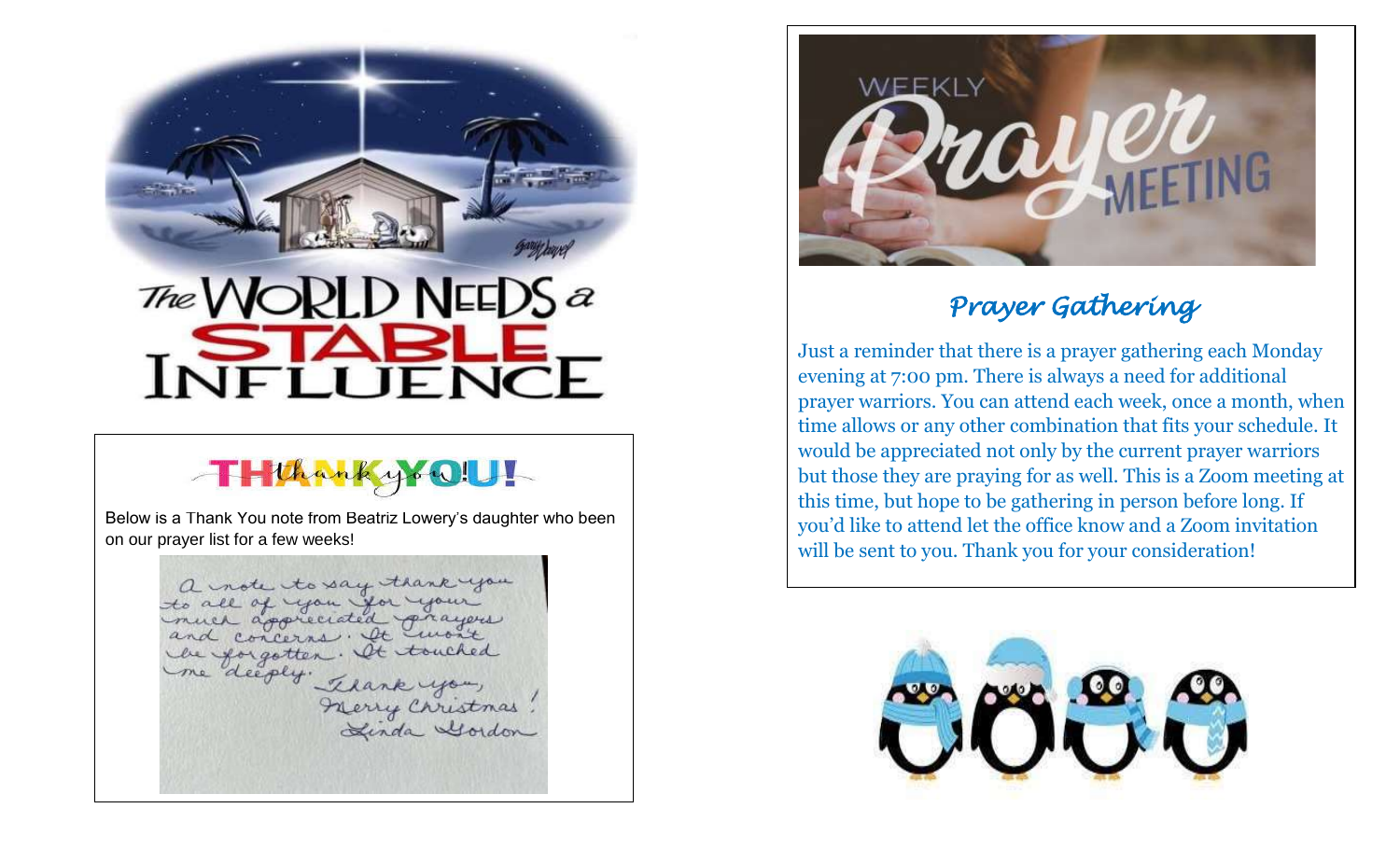

Thank you to all those who brought gifts for the Remnant Café Angel Tree for Christmas. It is such a blessing to those who receive the gifts to know someone was thinking of them during the Christmas season and they are so grateful.

# *Shepherds Luncheon*



Sunday, February 6, 2022 will be our annual Shepherd's Luncheon. If everyone could please bring a dish to share that will provide enough food for all. You will be sitting with your shepherd and their other sheep. Your Shepherd will be providing dessert for your table. Come and join us, we always have a wonderful time of fellowship.





## Prayer List



Just a reminder if you have submitted a name to be on the prayer list, please let Fred or the office know when the name can be removed. We don't want to take anyone off prematurely but need to make room for new requests as well.

## Thank you!

# Sarasota Academy of the Arts

# Holiday Concert

On December 9th and 10th the Sarasota Academy of the Arts had their elementary school children's holiday concerts in our sanctuary. It was good to have the children and their families using our facility. Pastor Shirley and Rod were here on Friday evening and enjoyed the concert by the 3<sup>rd</sup>, 4<sup>th</sup> and 5<sup>th</sup> grades. Below are some pictures from the Thursday concert by the kindergarten, 1st and 2nd grade children.

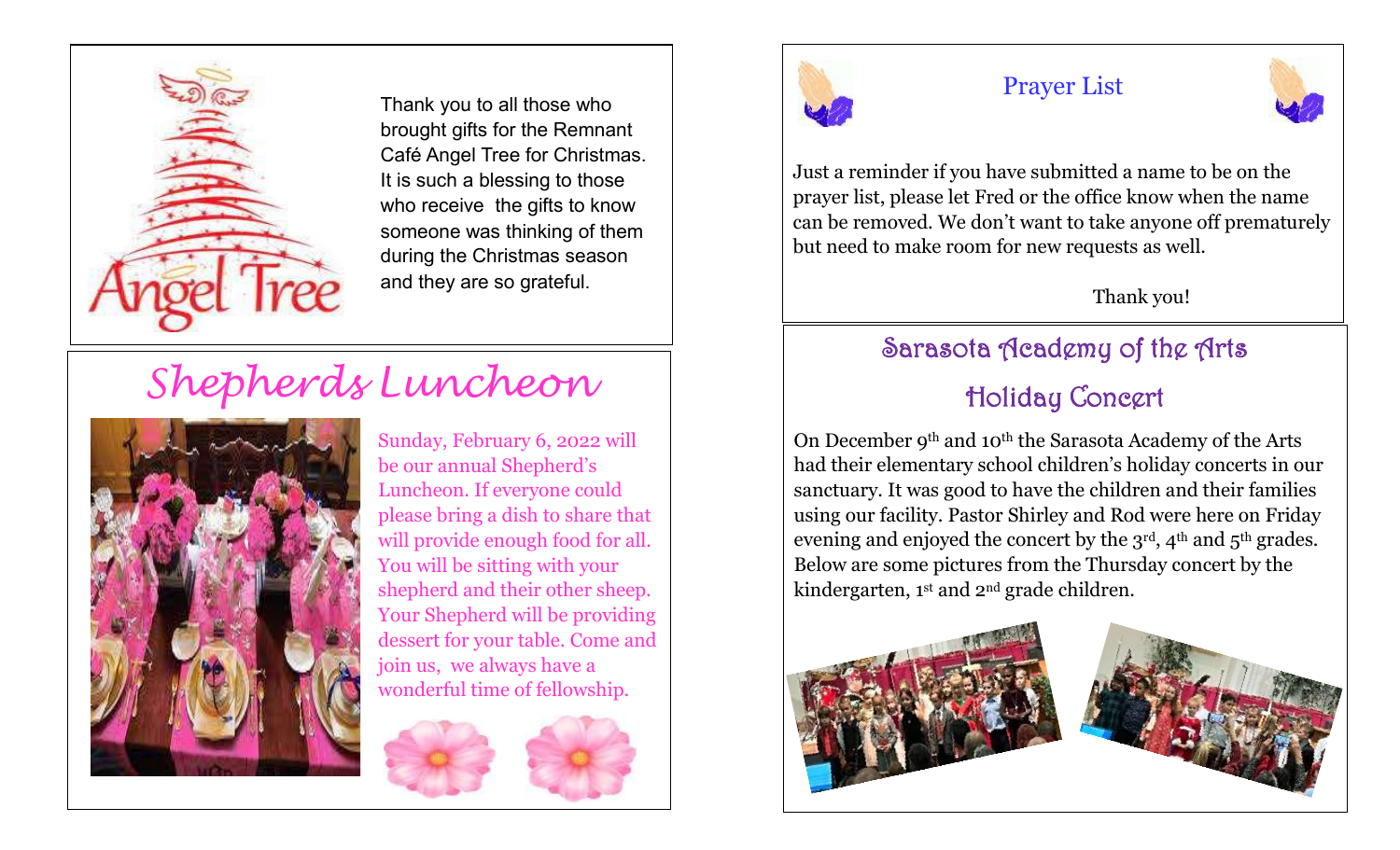

| SUNDAY<br><b>MONDAY</b>                                                                |                                                                                                      | <b>TUESDAY</b>                                                  | <b>WEDNESDAY</b>                                                                                                                                                     | <b>THURSDAY</b>                                                                                                                       | <b>FRIDAY</b>                  | <b>SATURDAY</b>                                                                         |  |
|----------------------------------------------------------------------------------------|------------------------------------------------------------------------------------------------------|-----------------------------------------------------------------|----------------------------------------------------------------------------------------------------------------------------------------------------------------------|---------------------------------------------------------------------------------------------------------------------------------------|--------------------------------|-----------------------------------------------------------------------------------------|--|
|                                                                                        |                                                                                                      |                                                                 |                                                                                                                                                                      |                                                                                                                                       |                                | 1                                                                                       |  |
| $\overline{2}$<br>10:00 Worship Service                                                | 3<br>10:00 Women's DLT<br>7:00 AA                                                                    | 4                                                               | 5<br>5:00 Music Rehearsal<br>6:30 Worship -live & live<br>streaming<br>7:00 DLT's live and/or via Zoom<br>7:00 GA                                                    | <b>6</b> Office close<br>10:00 GFWC Woman's<br>Club<br>4:30 DLT live and/or via<br>Zoom<br>6:30 Meadows Chorus<br>7:00 Eastpointe HOA | 7<br>Office closed<br>7:00 AA  | 8                                                                                       |  |
| 9 10:00 Worship<br>Service<br><b>Unhanging of the</b><br><b>Greens</b><br>Eriphany     | 10<br>6:00 Georgetown<br>HOA F/H<br>7:00 Prayer Gathering<br>7:00 AA                                 | 11<br>6:45 Cub Scouts<br>6:45 Boy Scouts                        | 12<br>10:30 Chimes at The Haven<br>12:00 Women's DLT<br>5:00 Music Rehearsal<br>6:30 Worship -live & live<br>streaming<br>7:00 DLT's live and/or via Zoom<br>7:00 GA | 13 Office closed<br>10:00 GFWC Woman's<br>Club<br>4:30 DLT live and/or via<br>Zoom<br>6:30 Meadows Chorus                             | 14<br>Office closed<br>7:00 AA | <b>15</b> 9:00 Annual<br><b>Leadership Training</b><br>9:00 Pinewood Derby<br>DINEWADON |  |
| 16<br>10:00 Worship<br>Service                                                         | 17<br><b>MARTIN LUTHER KING DAY</b><br>9:00 GFWC Woman's<br>Club<br>7:00 Prayer Gathering<br>7:00 AA | 18<br>6:30 Bell Rehearsal<br>6:45 Cub Scouts<br>6:45 Boy Scouts | 19<br>10:30 Chimes at The Haven<br>12:00 Women's DLT<br>5:00 Music Rehearsal<br>6:30 Worship -live & live<br>streaming<br>7:00 DLT's live and/or via Zoom<br>7:00 GA | <b>20</b><br>Office closed<br>4:30 DLT live and/or via<br>Zoom<br>5:30 Village Oaks HOA<br>6:30 Meadows Chorus                        | 21<br>Office closed<br>7:00 AA | 22                                                                                      |  |
| 23<br>10:00 Worship Service<br>30<br>10:00 Worship<br>Service/Loving<br>Hands/Luncheon | 24<br>6:00 GCCC<br>7:00 Prayer Gathering<br>7:00 AA<br>31<br>Same as above                           | 25<br>6:30 Bell Rehearsal<br>6:45 Cub Scouts<br>6:45 Boy Scouts | 26<br>10:30 Chimes at The Haven<br>12:00 Women's DLT<br>5:00 Music Rehearsal<br>6:30 Worship -live & live<br>streaming<br>7:00 DLT's live and/or via Zoom<br>7:00 GA | 27<br>Office closed<br>4:30 DLT live and/or via<br>Zoom<br>6:30 Meadows Chorus                                                        | 28<br>Office closed<br>7:00 AA | 29                                                                                      |  |

Ì